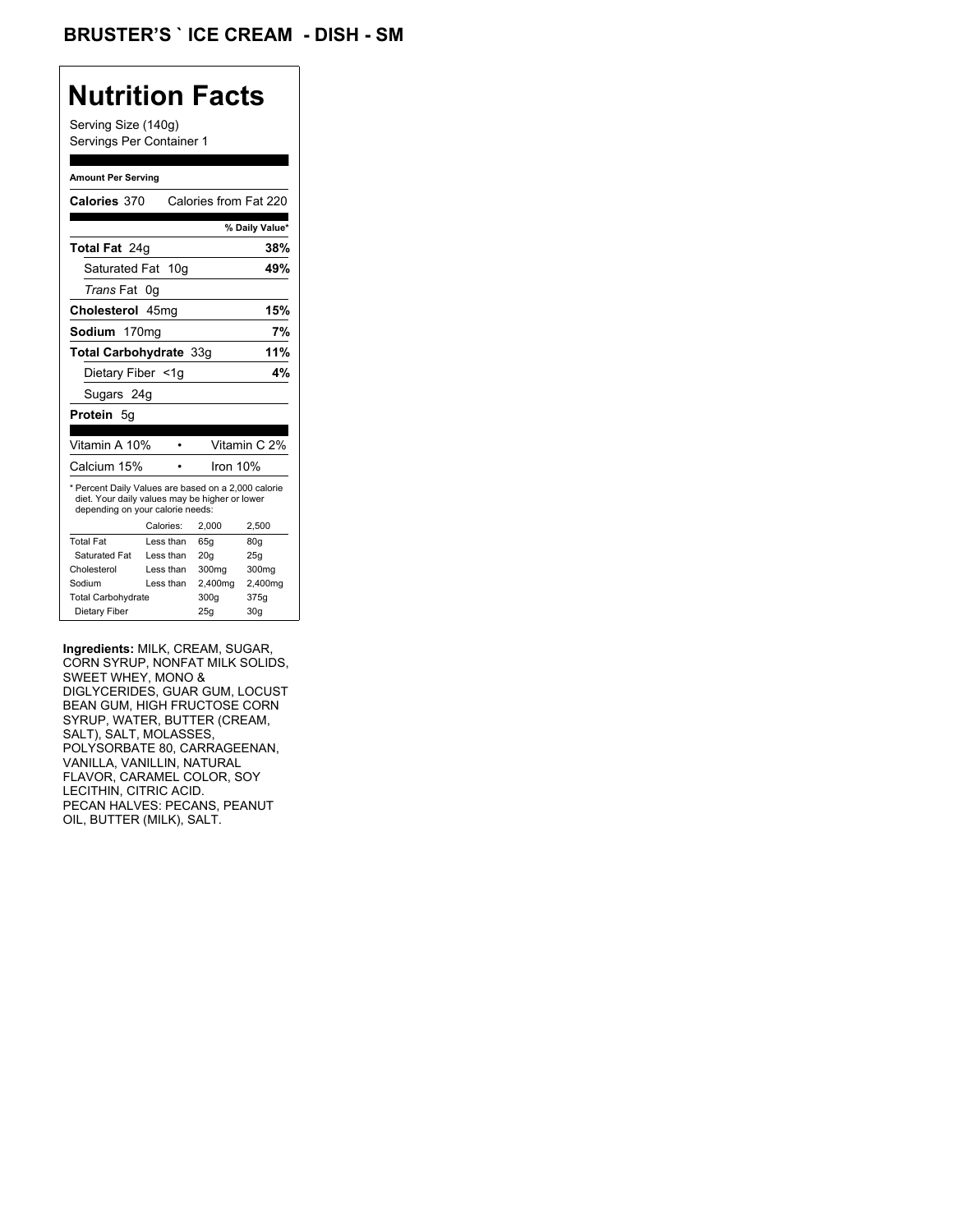## BRUSTER'S BUTTER PECAN ICE CREAM - DISH - REG

# Nutrition Facts

Serving Size (210g) Servings Per Container 1

#### Amount Per Serving

| Calories 560                                                                                                                              |                  |  |          | Calories from Fat 330 |
|-------------------------------------------------------------------------------------------------------------------------------------------|------------------|--|----------|-----------------------|
|                                                                                                                                           |                  |  |          | % Daily Value*        |
| Total Fat 37g                                                                                                                             |                  |  |          | 57%                   |
| Saturated Fat 15q                                                                                                                         |                  |  |          | 73%                   |
| Trans Fat                                                                                                                                 | 0q               |  |          |                       |
| Cholesterol                                                                                                                               | 65 <sub>mq</sub> |  |          | 22%                   |
| Sodium 250mg                                                                                                                              |                  |  |          | 11%                   |
| Total Carbohydrate 49g                                                                                                                    |                  |  |          | 16%                   |
| Dietary Fiber 1g                                                                                                                          |                  |  |          | 6%                    |
| Sugars 37g                                                                                                                                |                  |  |          |                       |
| Protein<br>7q                                                                                                                             |                  |  |          |                       |
| Vitamin A 15%                                                                                                                             |                  |  |          | Vitamin C 4%          |
| Calcium 20%                                                                                                                               |                  |  | Iron 15% |                       |
| * Percent Daily Values are based on a 2,000 calorie<br>diet. Your daily values may be higher or lower<br>depending on your calorie needs: |                  |  |          |                       |
|                                                                                                                                           |                  |  |          |                       |
|                                                                                                                                           | Calories:        |  | 2,000    | 2,500                 |
| <b>Total Fat</b>                                                                                                                          | Less than        |  | 65q      | 80q                   |
| Saturated Fat                                                                                                                             | Less than        |  | 20q      | 25q                   |
| Cholesterol                                                                                                                               | Less than        |  | 300mg    | 300mg                 |
| Sodium                                                                                                                                    | Less than        |  | 2,400mg  | 2,400mg               |
| <b>Total Carbohydrate</b>                                                                                                                 |                  |  | 300q     | 375g                  |

Ingredients: MILK, CREAM, SUGAR, CORN SYRUP, NONFAT MILK SOLIDS, SWEET WHEY, MONO & DIGLYCERIDES, GUAR GUM, LOCUST BEAN GUM, HIGH FRUCTOSE CORN SYRUP, WATER, BUTTER (CREAM, SALT), SALT, MOLASSES, POLYSORBATE 80, CARRAGEENAN, VANILLA, VANILLIN, NATURAL FLAVOR, CARAMEL COLOR, SOY LECITHIN, CITRIC ACID. PECAN HALVES: PECANS, PEANUT OIL, BUTTER (MILK), SALT.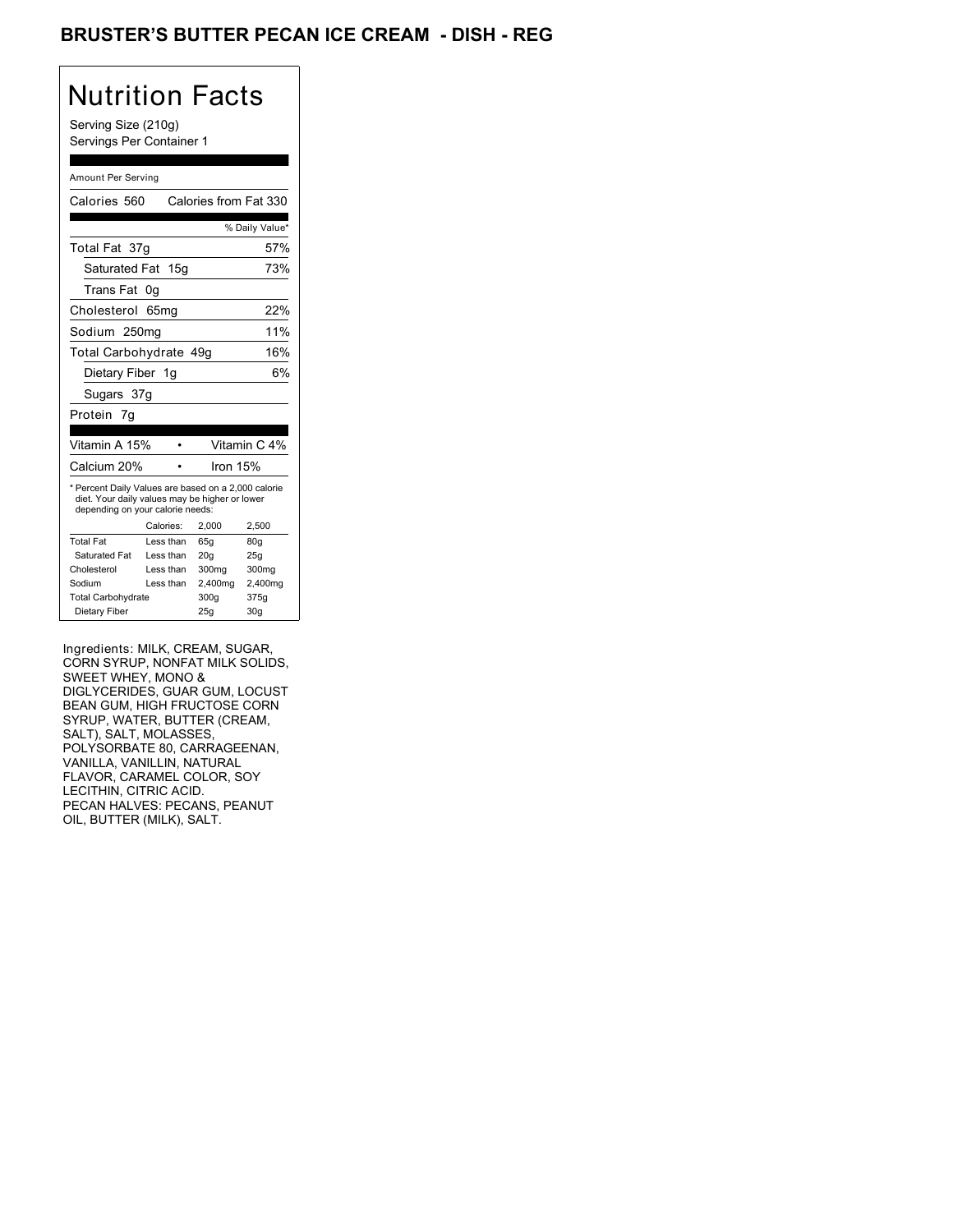## BRUSTER'S BUTTER PECAN ICE CREAM - DISH - LG

# Nutrition Facts

Serving Size (280g) Servings Per Container 1

#### Amount Per Serving

| Calories 740                                                                                                                              |                   | Calories from Fat 440 |                |
|-------------------------------------------------------------------------------------------------------------------------------------------|-------------------|-----------------------|----------------|
|                                                                                                                                           |                   |                       | % Daily Value* |
| Total Fat 49q                                                                                                                             |                   |                       | 75%            |
| Saturated Fat                                                                                                                             | 19g               |                       | 97%            |
| Trans Fat                                                                                                                                 | 0g                |                       |                |
| Cholesterol                                                                                                                               | 90mg              |                       | 29%            |
| Sodium                                                                                                                                    | 340 <sub>mq</sub> |                       | 14%            |
| Total Carbohydrate                                                                                                                        |                   | 65a                   | 22%            |
| Dietary Fiber 2g                                                                                                                          |                   |                       | 8%             |
| Sugars 49g                                                                                                                                |                   |                       |                |
| Protein<br>9q                                                                                                                             |                   |                       |                |
| Vitamin A 20%                                                                                                                             |                   |                       | Vitamin C 6%   |
|                                                                                                                                           |                   |                       |                |
| Calcium 25%                                                                                                                               |                   | Iron 20%              |                |
| * Percent Daily Values are based on a 2,000 calorie<br>diet. Your daily values may be higher or lower<br>depending on your calorie needs: |                   |                       |                |
|                                                                                                                                           | Calories:         | 2.000                 | 2,500          |
| <b>Total Fat</b>                                                                                                                          | Less than         | 65g                   | 80g            |
| Saturated Fat                                                                                                                             | Less than         | 20q                   | 25q            |
| Cholesterol                                                                                                                               | Less than         | 300 <sub>mq</sub>     | 300mg          |
| Sodium                                                                                                                                    | Less than         | 2,400mg               | 2,400mg        |
| <b>Total Carbohydrate</b>                                                                                                                 |                   | 300q                  | 375g           |

Ingredients: MILK, CREAM, SUGAR, CORN SYRUP, NONFAT MILK SOLIDS, SWEET WHEY, MONO & DIGLYCERIDES, GUAR GUM, LOCUST BEAN GUM, HIGH FRUCTOSE CORN SYRUP, WATER, BUTTER (CREAM, SALT), SALT, MOLASSES, POLYSORBATE 80, CARRAGEENAN, VANILLA, VANILLIN, NATURAL FLAVOR, CARAMEL COLOR, SOY LECITHIN, CITRIC ACID. PECAN HALVES: PECANS, PEANUT OIL, BUTTER (MILK), SALT.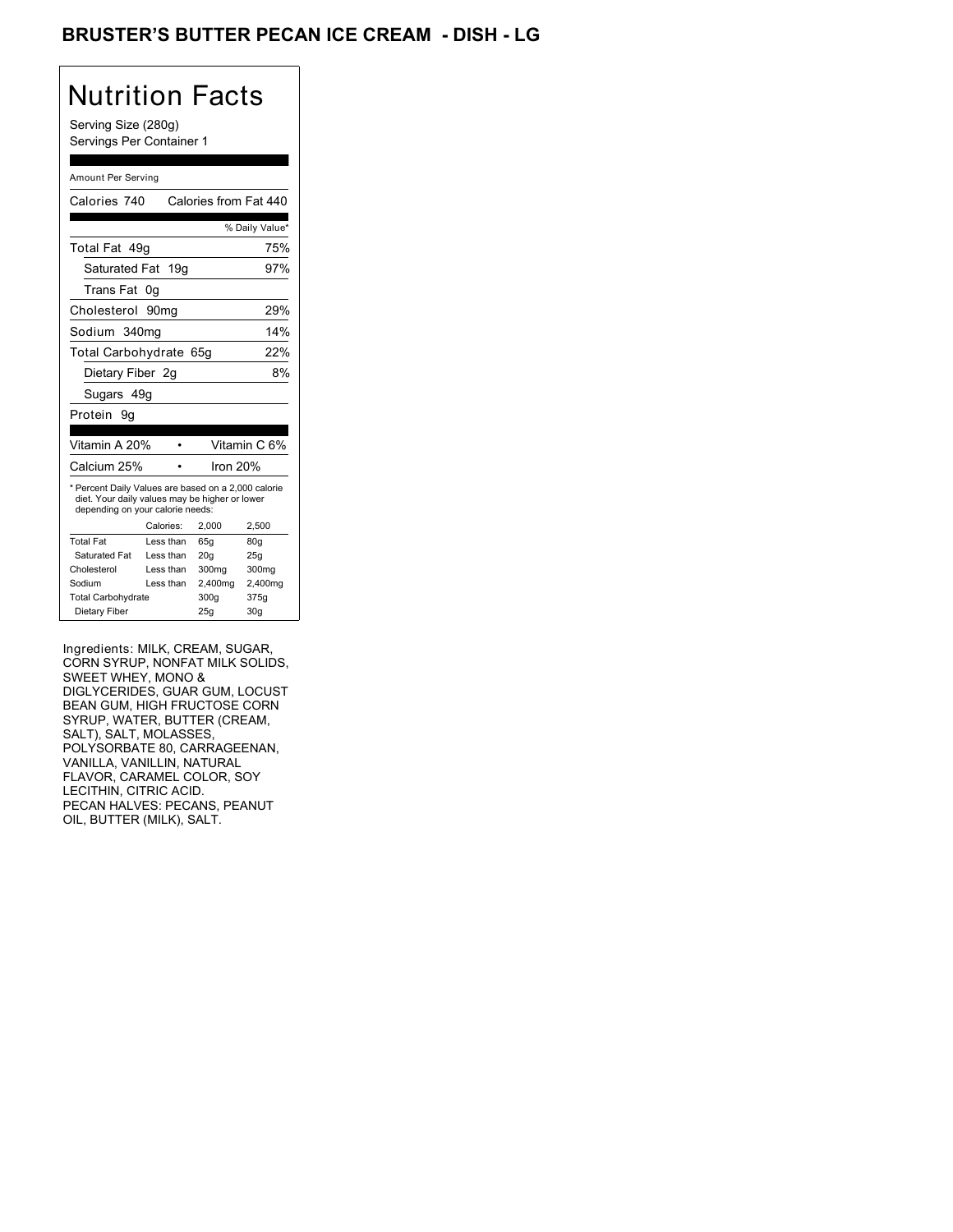## BRUSTER'S BUTTER PECAN ICE CREAM - SUGAR CONE - SM

# Nutrition Facts

Serving Size (153g) Servings Per Container 1

#### Amount Per Serving

| Calories 420                                                 | Calories from Fat 220 |
|--------------------------------------------------------------|-----------------------|
|                                                              | % Daily Value*        |
| Total Fat 25g                                                | 38%                   |
| Saturated Fat 10g                                            | 49%                   |
| Trans Fat 0q                                                 |                       |
| Cholesterol 45mg                                             | 15%                   |
| Sodium 190mg                                                 | 8%                    |
| Total Carbohydrate 45g                                       | 15%                   |
| Dietary Fiber <1g                                            | 4%                    |
| Sugars 27g                                                   |                       |
| Protein 5q                                                   |                       |
| Vitamin A 10%                                                | Vitamin C 2%          |
| Calcium 15%                                                  | Iron 10%              |
| * Percent Daily Values are based on a 2,000 calorie<br>diet. |                       |

Ingredients: MILK, CREAM, SUGAR, CORN SYRUP, NONFAT MILK SOLIDS, SWEET WHEY, MONO & DIGLYCERIDES, GUAR GUM, LOCUST BEAN GUM, HIGH FRUCTOSE CORN SYRUP, WATER, BUTTER (CREAM, SALT), SALT, MOLASSES, POLYSORBATE 80, CARRAGEENAN, VANILLA, VANILLIN, NATURAL FLAVOR, CARAMEL COLOR, SOY LECITHIN, CITRIC ACID. PECAN HALVES: PECANS, PEANUT OIL, BUTTER (MILK), SALT. SUGAR CONE: ENRICHED WHEAT FLOUR (ENRICHED WITH NIACIN, REDUCED IRON, THIAMIN MONONITRATE, RIBOFLAVIN, FOLIC ACID), TAPIOCA FLOUR, SUGAR, VEGETABLE SHORTENING (SOYBEAN AND/OR CANOLA OIL, MODIFIED PALM OIL, SOY LECITHIN, AND/OR PARTIALLY HYDROGENATED SOYBEAN OIL), OAT FIBER AND/OR VEGETABLE FIBER, SALT, CARAMEL COLOR, ARTIFICIAL FLAVOR, SOY LECITHIN.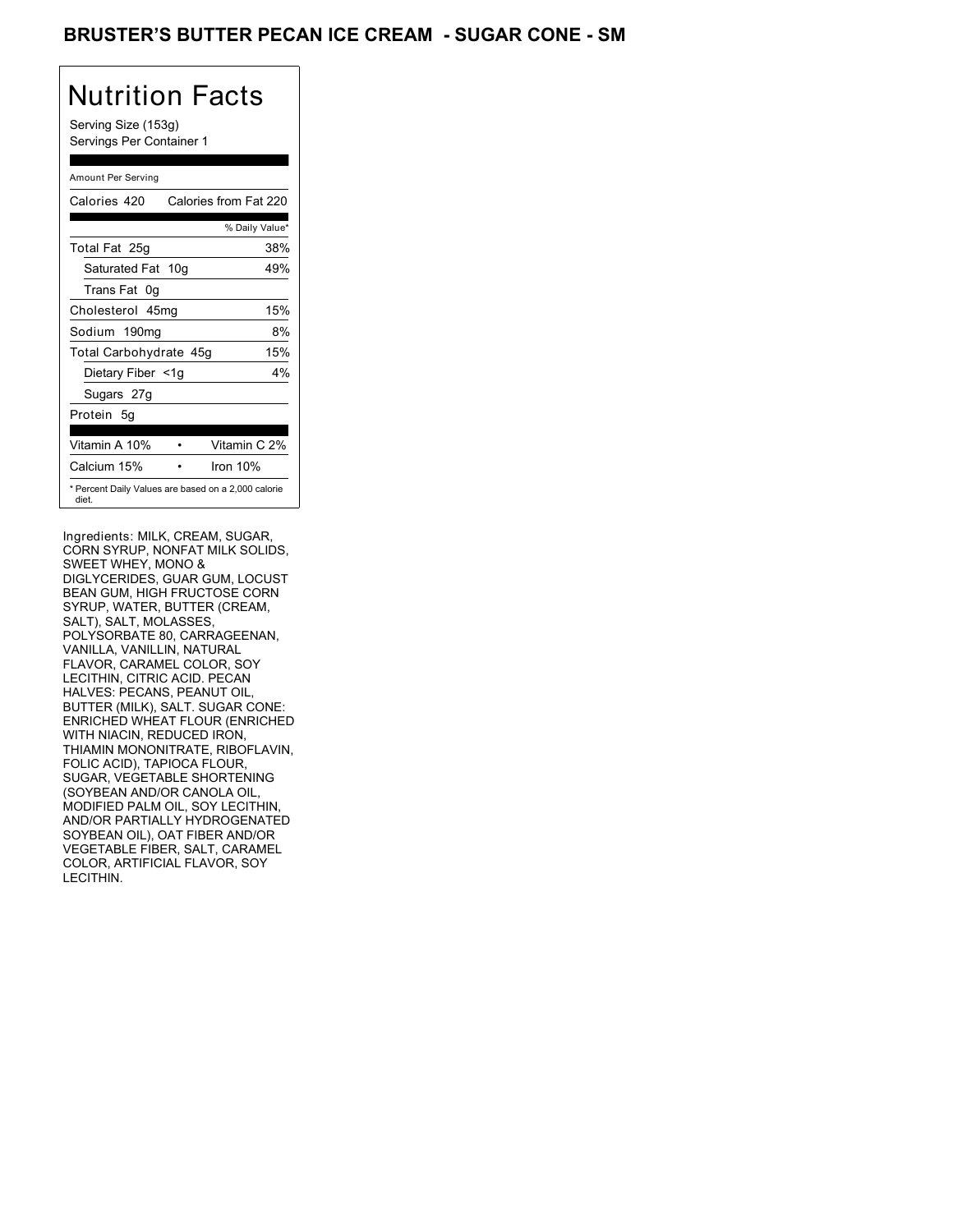## BRUSTER'S BUTTER PECAN ICE CREAM - SUGAR CONE - REG

# Nutrition Facts

Serving Size (223g) Servings Per Container 1

#### Amount Per Serving

| Calories 610                                                 | Calories from Fat 330 |
|--------------------------------------------------------------|-----------------------|
|                                                              | % Daily Value*        |
| Total Fat 37g                                                | 57%                   |
| Saturated Fat 15g                                            | 73%                   |
| Trans Fat 0q                                                 |                       |
| Cholesterol 65mg                                             | 22%                   |
| Sodium 270mg                                                 | 11%                   |
| Total Carbohydrate 61g                                       | 20%                   |
| Dietary Fiber 1g                                             | 6%                    |
| Sugars 40g                                                   |                       |
| Protein 8q                                                   |                       |
| Vitamin A 15%                                                | Vitamin C 4%          |
| Calcium 20%                                                  | Iron $15%$            |
| * Percent Daily Values are based on a 2,000 calorie<br>diet. |                       |

Ingredients: MILK, CREAM, SUGAR, CORN SYRUP, NONFAT MILK SOLIDS, SWEET WHEY, MONO & DIGLYCERIDES, GUAR GUM, LOCUST BEAN GUM, HIGH FRUCTOSE CORN SYRUP, WATER, BUTTER (CREAM, SALT), SALT, MOLASSES, POLYSORBATE 80, CARRAGEENAN, VANILLA, VANILLIN, NATURAL FLAVOR, CARAMEL COLOR, SOY LECITHIN, CITRIC ACID. PECAN HALVES: PECANS, PEANUT OIL, BUTTER (MILK), SALT. SUGAR CONE: ENRICHED WHEAT FLOUR (ENRICHED WITH NIACIN, REDUCED IRON, THIAMIN MONONITRATE, RIBOFLAVIN, FOLIC ACID), TAPIOCA FLOUR, SUGAR, VEGETABLE SHORTENING (SOYBEAN AND/OR CANOLA OIL, MODIFIED PALM OIL, SOY LECITHIN, AND/OR PARTIALLY HYDROGENATED SOYBEAN OIL), OAT FIBER AND/OR VEGETABLE FIBER, SALT, CARAMEL COLOR, ARTIFICIAL FLAVOR, SOY LECITHIN.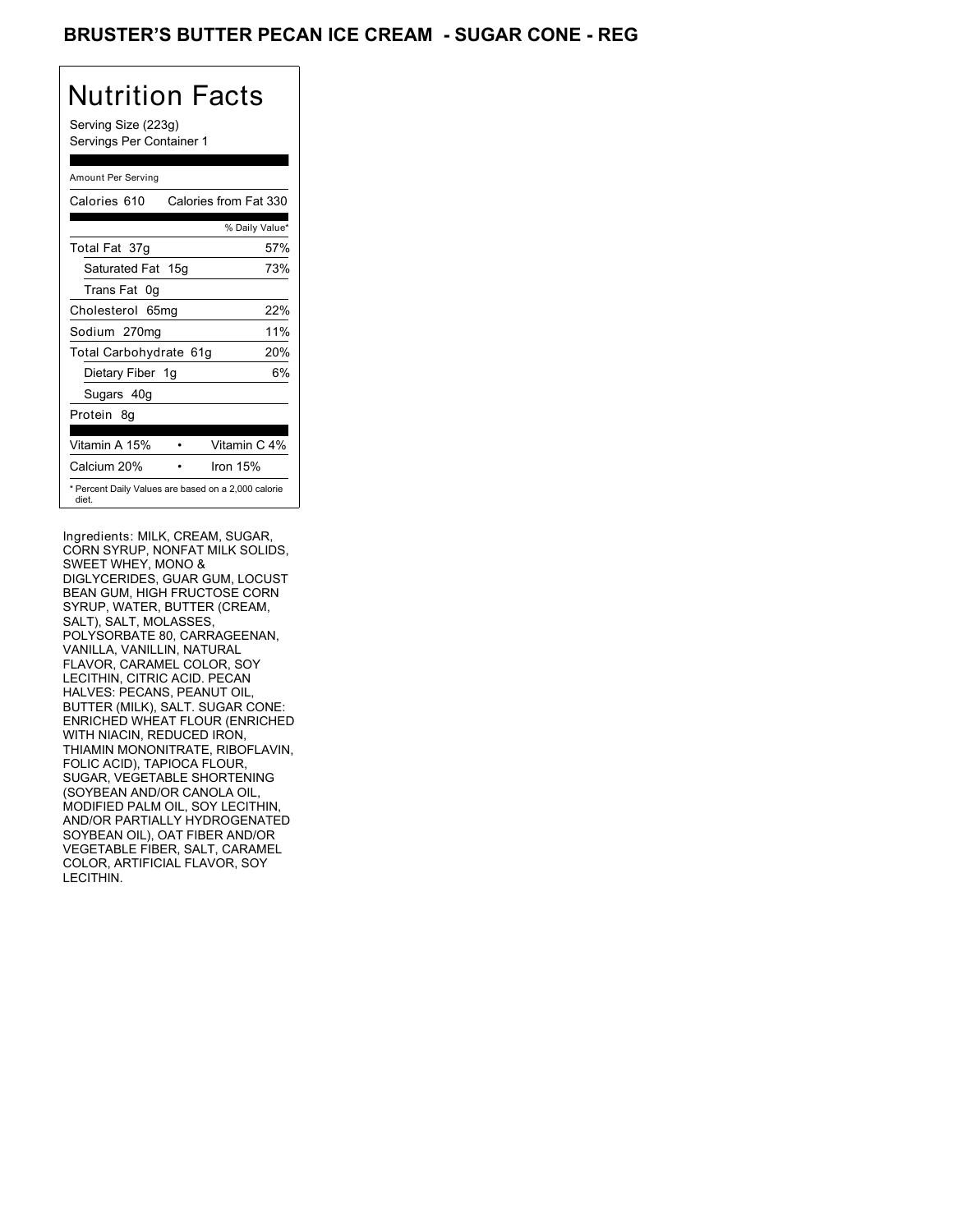## BRUSTER'S BUTTER PECAN ICE CREAM - SUGAR CONE - LG

# Nutrition Facts

Serving Size (293g) Servings Per Container 1

#### Amount Per Serving

| Calories 790           | Calories from Fat 440                               |
|------------------------|-----------------------------------------------------|
|                        | % Daily Value*                                      |
| Total Fat 49q          | 76%                                                 |
| Saturated Fat 19g      | 97%                                                 |
| Trans Fat 0q           |                                                     |
| Cholesterol 90mg       | 29%                                                 |
| Sodium 360mg           | 15%                                                 |
| Total Carbohydrate 77g | 26%                                                 |
| Dietary Fiber 2g       | 8%                                                  |
| Sugars 52g             |                                                     |
| Protein 10q            |                                                     |
|                        |                                                     |
| Vitamin A 20%          | Vitamin C 6%                                        |
| Calcium 25%            | Iron $20%$                                          |
| diet.                  | * Percent Daily Values are based on a 2,000 calorie |

Ingredients: MILK, CREAM, SUGAR, CORN SYRUP, NONFAT MILK SOLIDS, SWEET WHEY, MONO & DIGLYCERIDES, GUAR GUM, LOCUST BEAN GUM, HIGH FRUCTOSE CORN SYRUP, WATER, BUTTER (CREAM, SALT), SALT, MOLASSES, POLYSORBATE 80, CARRAGEENAN, VANILLA, VANILLIN, NATURAL FLAVOR, CARAMEL COLOR, SOY LECITHIN, CITRIC ACID. PECAN HALVES: PECANS, PEANUT OIL, BUTTER (MILK), SALT. SUGAR CONE: ENRICHED WHEAT FLOUR (ENRICHED WITH NIACIN, REDUCED IRON, THIAMIN MONONITRATE, RIBOFLAVIN, FOLIC ACID), TAPIOCA FLOUR, SUGAR, VEGETABLE SHORTENING (SOYBEAN AND/OR CANOLA OIL, MODIFIED PALM OIL, SOY LECITHIN, AND/OR PARTIALLY HYDROGENATED SOYBEAN OIL), OAT FIBER AND/OR VEGETABLE FIBER, SALT, CARAMEL COLOR, ARTIFICIAL FLAVOR, SOY LECITHIN.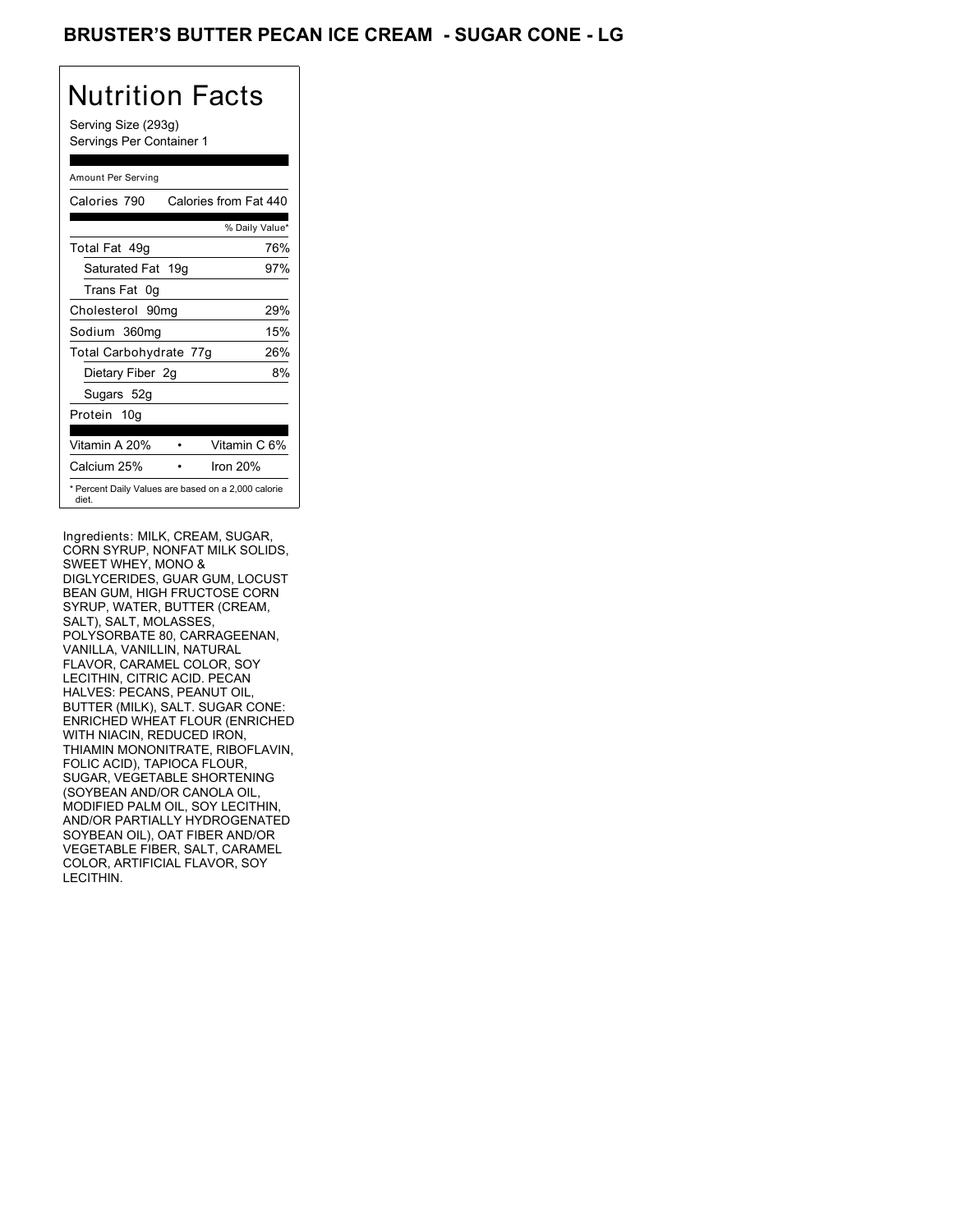## BRUSTER'S BUTTER PECAN ICE CREAM - CAKE CONE - SM

## Nutrition Facts

Serving Size (146g) Servings Per Container 1

#### Amount Per Serving

| Calories 390                                                 | Calories from Fat 220 |
|--------------------------------------------------------------|-----------------------|
|                                                              | % Daily Value*        |
| Total Fat 25g                                                | 38%                   |
| Saturated Fat 10g                                            | 49%                   |
| Trans Fat 0q                                                 |                       |
| Cholesterol 45mg                                             | 15%                   |
| Sodium 180mg                                                 | 7%                    |
| Total Carbohydrate 38g                                       | 13%                   |
| Dietary Fiber <1g                                            | $4\%$                 |
| Sugars 25g                                                   |                       |
| Protein 5q                                                   |                       |
| Vitamin A 10%                                                | Vitamin C 2%          |
| Calcium 15%                                                  | Iron $10%$            |
| * Percent Daily Values are based on a 2,000 calorie<br>diet. |                       |

Ingredients: MILK, CREAM, SUGAR, CORN SYRUP, NONFAT MILK SOLIDS, SWEET WHEY, MONO & DIGLYCERIDES, GUAR GUM, LOCUST BEAN GUM, HIGH FRUCTOSE CORN SYRUP, WATER, BUTTER (CREAM, SALT), SALT, MOLASSES, POLYSORBATE 80, CARRAGEENAN, VANILLA, VANILLIN, NATURAL FLAVOR, CARAMEL COLOR, SOY LECITHIN, CITRIC ACID. PECAN HALVES: PECANS, PEANUT OIL, BUTTER (MILK), SALT. CAKE CONE: ENRICHED WHEAT FLOUR (ENRICHED WITH NIACIN, REDUCED IRON, THIAMIN MONONITRATE, RIBOFLAVIN, FOLIC ACID), TAPIOCA FLOUR, SUGAR, VEGETABLE OIL SHORTENING (SOYBEAN AND/OR CANOLA OIL, MODIFIED PALM OIL, SOY LECITHIN, AND/OR PARTIALLY HYDROGENATED SOYBEAN OIL), LEAVENING (SODIUM BICARBONATE, AMMONIUM BICARBONATE), SALT, NATURAL FLAVOR, ANNATTO (VEGETABLE COLOR).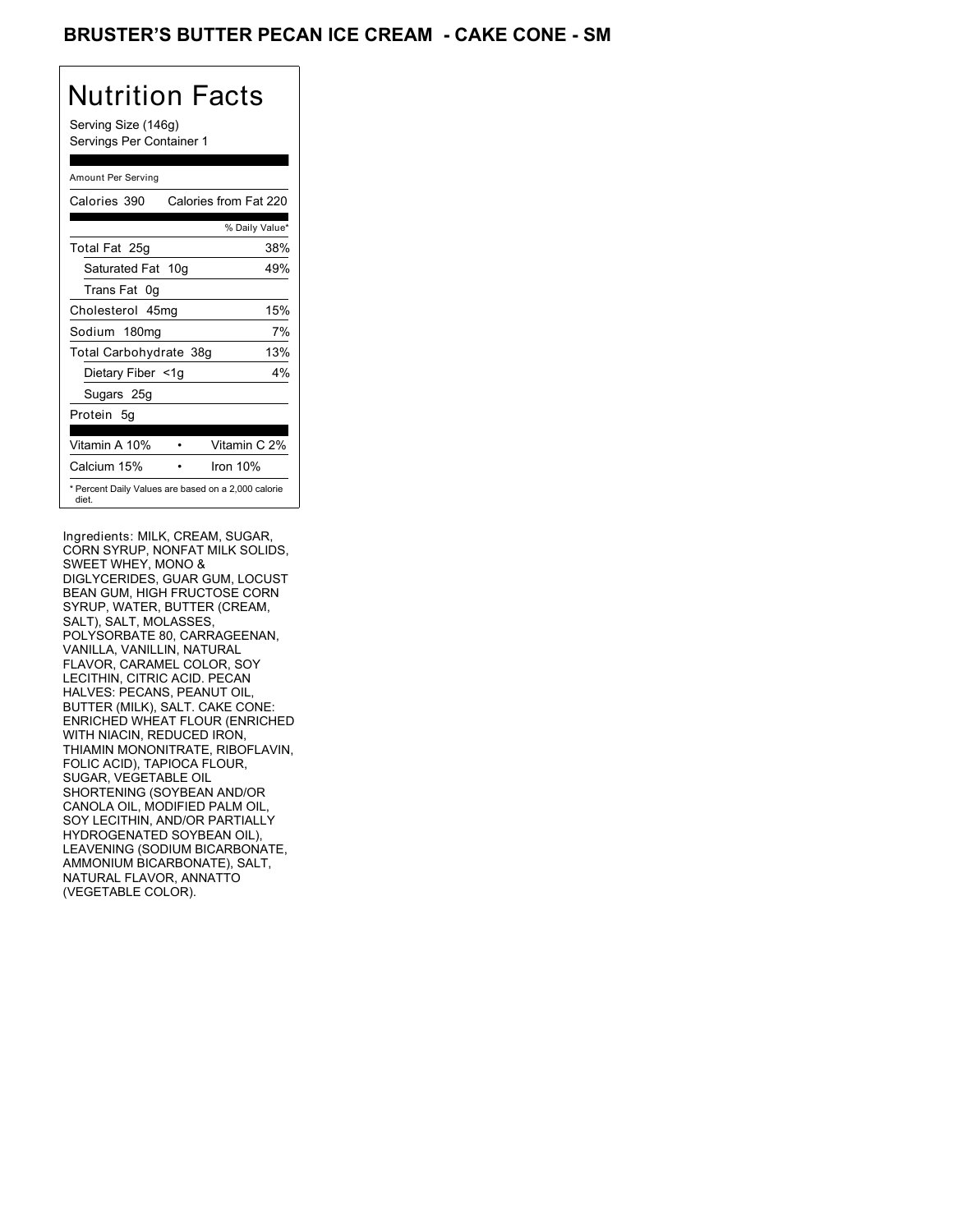## BRUSTER'S BUTTER PECAN ICE CREAM **- CAKE CONE - REG**

# Nutrition Facts

Serving Size (216g) Servings Per Container 1

#### Amount Per Serving

| Calories 580                                                 | Calories from Fat 330 |
|--------------------------------------------------------------|-----------------------|
|                                                              | % Daily Value*        |
| Total Fat 37g                                                | 57%                   |
| Saturated Fat 15g                                            | 73%                   |
| Trans Fat 0q                                                 |                       |
| Cholesterol 65mg                                             | 22%                   |
| Sodium 260mg                                                 | 11%                   |
| Total Carbohydrate 54g                                       | 18%                   |
| Dietary Fiber 1g                                             | 6%                    |
| Sugars 37g                                                   |                       |
| Protein 8q                                                   |                       |
| Vitamin A 15%                                                | Vitamin C 4%          |
| Calcium 20%                                                  | Iron $15%$            |
| * Percent Daily Values are based on a 2,000 calorie<br>diet. |                       |

Ingredients: MILK, CREAM, SUGAR, CORN SYRUP, NONFAT MILK SOLIDS, SWEET WHEY, MONO & DIGLYCERIDES, GUAR GUM, LOCUST BEAN GUM, HIGH FRUCTOSE CORN SYRUP, WATER, BUTTER (CREAM, SALT), SALT, MOLASSES, POLYSORBATE 80, CARRAGEENAN, VANILLA, VANILLIN, NATURAL FLAVOR, CARAMEL COLOR, SOY LECITHIN, CITRIC ACID. PECAN HALVES: PECANS, PEANUT OIL, BUTTER (MILK), SALT. CAKE CONE: ENRICHED WHEAT FLOUR (ENRICHED WITH NIACIN, REDUCED IRON, THIAMIN MONONITRATE, RIBOFLAVIN, FOLIC ACID), TAPIOCA FLOUR, SUGAR, VEGETABLE OIL SHORTENING (SOYBEAN AND/OR CANOLA OIL, MODIFIED PALM OIL, SOY LECITHIN, AND/OR PARTIALLY HYDROGENATED SOYBEAN OIL), LEAVENING (SODIUM BICARBONATE, AMMONIUM BICARBONATE), SALT, NATURAL FLAVOR, ANNATTO (VEGETABLE COLOR).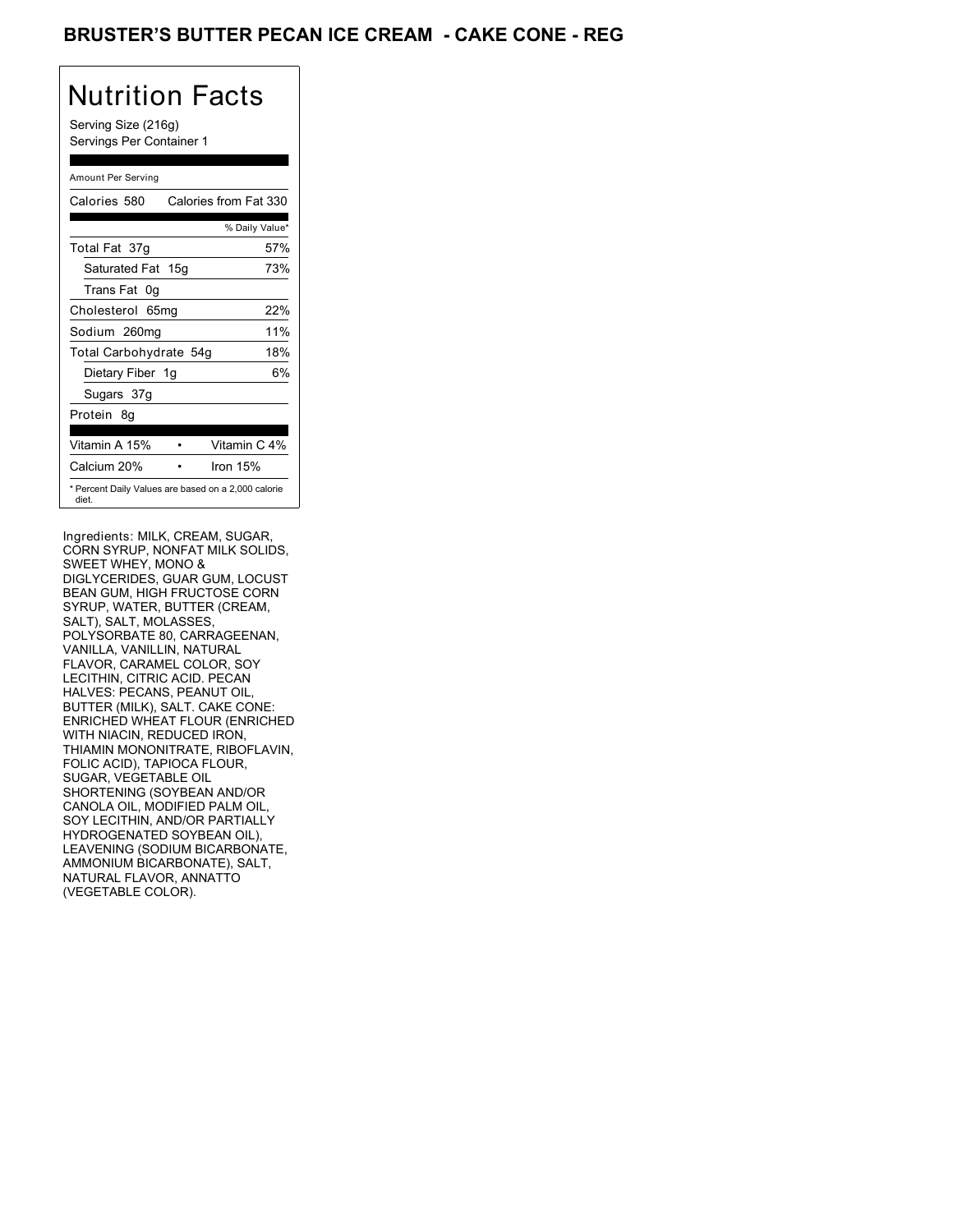## BRUSTER'S BUTTER PECAN ICE CREAM - CAKE CONE - LG

# Nutrition Facts

Serving Size (286g) Servings Per Container 1

#### Amount Per Serving

| Calories 760           | Calories from Fat 440                               |
|------------------------|-----------------------------------------------------|
|                        | % Daily Value*                                      |
| Total Fat 49g          | 76%                                                 |
| Saturated Fat 19g      | 97%                                                 |
| Trans Fat 0q           |                                                     |
| Cholesterol 90mg       | 29%                                                 |
| Sodium 350mg           | 14%                                                 |
| Total Carbohydrate 70g | 23%                                                 |
| Dietary Fiber 2g       | 8%                                                  |
| Sugars 49g             |                                                     |
| Protein 10g            |                                                     |
| Vitamin A 20%          | Vitamin C 6%                                        |
| Calcium 25%            | Iron $20%$                                          |
| diet.                  | * Percent Daily Values are based on a 2,000 calorie |

Ingredients: MILK, CREAM, SUGAR, CORN SYRUP, NONFAT MILK SOLIDS, SWEET WHEY, MONO & DIGLYCERIDES, GUAR GUM, LOCUST BEAN GUM, HIGH FRUCTOSE CORN SYRUP, WATER, BUTTER (CREAM, SALT), SALT, MOLASSES, POLYSORBATE 80, CARRAGEENAN, VANILLA, VANILLIN, NATURAL FLAVOR, CARAMEL COLOR, SOY LECITHIN, CITRIC ACID. PECAN HALVES: PECANS, PEANUT OIL, BUTTER (MILK), SALT. CAKE CONE: ENRICHED WHEAT FLOUR (ENRICHED WITH NIACIN, REDUCED IRON, THIAMIN MONONITRATE, RIBOFLAVIN, FOLIC ACID), TAPIOCA FLOUR, SUGAR, VEGETABLE OIL SHORTENING (SOYBEAN AND/OR CANOLA OIL, MODIFIED PALM OIL, SOY LECITHIN, AND/OR PARTIALLY HYDROGENATED SOYBEAN OIL), LEAVENING (SODIUM BICARBONATE, AMMONIUM BICARBONATE), SALT, NATURAL FLAVOR, ANNATTO (VEGETABLE COLOR).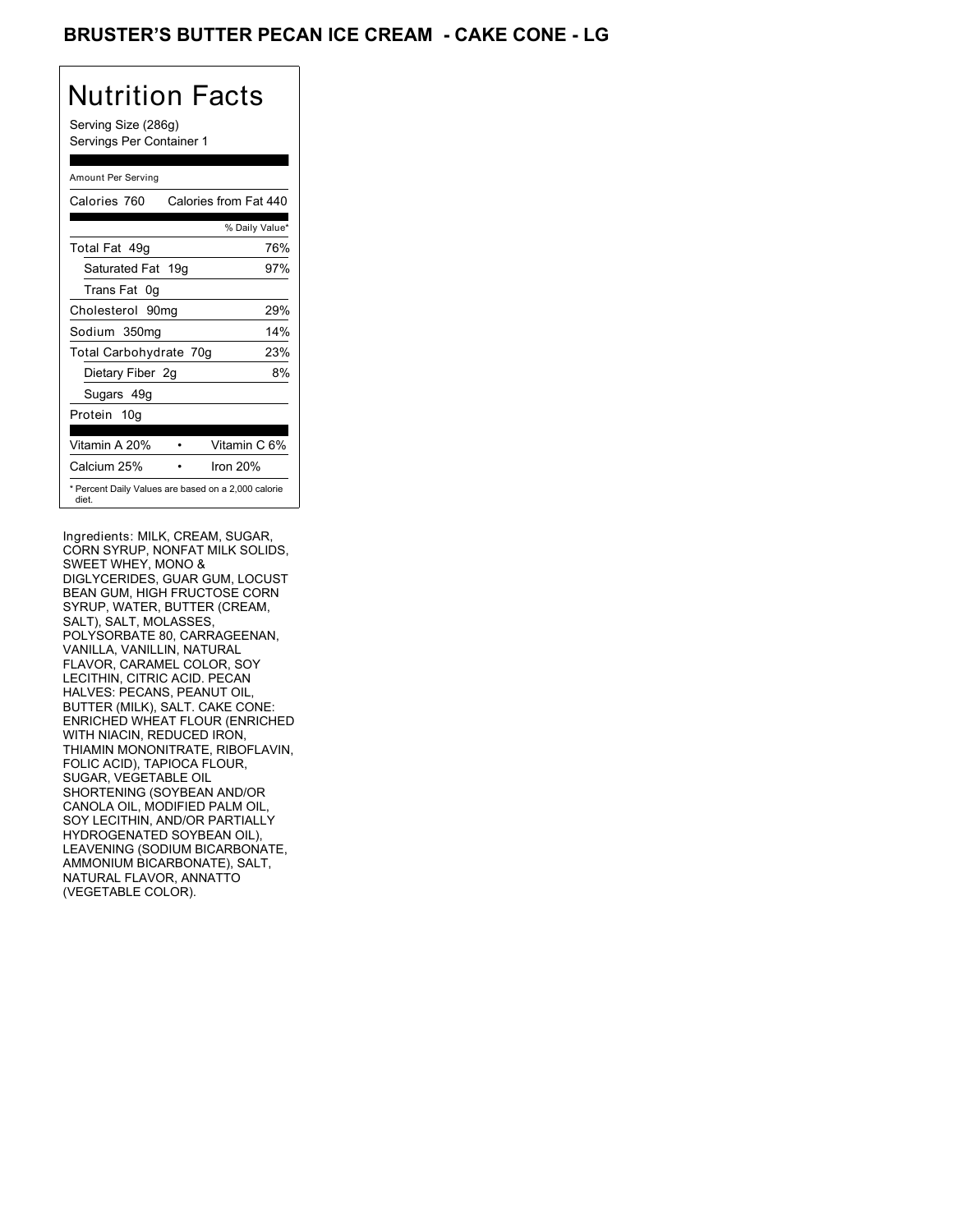## BRUSTER'S BUTTER PECAN ICE CREAM - WAFFLE CONE - SM

# Nutrition Facts

Serving Size (170g) Servings Per Container 1

#### Amount Per Serving

| Calories 500                                                 | Calories from Fat 250 |
|--------------------------------------------------------------|-----------------------|
|                                                              | % Daily Value*        |
| Total Fat 28g                                                | 43%                   |
| Saturated Fat 11g                                            | 53%                   |
| Trans Fat 0q                                                 |                       |
| Cholesterol 50mg                                             | 17%                   |
| Sodium 170mg                                                 | 7%                    |
| Total Carbohydrate 56g                                       | 19%                   |
| Dietary Fiber <1g                                            | $4\%$                 |
| Sugars 35g                                                   |                       |
| Protein 6q                                                   |                       |
| Vitamin A 10%                                                | Vitamin C 2%          |
| Calcium 15%                                                  | Iron $10%$            |
| * Percent Daily Values are based on a 2,000 calorie<br>diet. |                       |

Ingredients: MILK, CREAM, SUGAR, CORN SYRUP, NONFAT MILK SOLIDS, SWEET WHEY, MONO & DIGLYCERIDES, GUAR GUM, LOCUST BEAN GUM, HIGH FRUCTOSE CORN SYRUP, WATER, BUTTER (CREAM, SALT), SALT, MOLASSES, POLYSORBATE 80, CARRAGEENAN, VANILLA, VANILLIN, NATURAL FLAVOR, CARAMEL COLOR, SOY LECITHIN, CITRIC ACID. PECAN HALVES: PECANS, PEANUT OIL, BUTTER (MILK), SALT. WAFFLE CONE: ENRICHED BLEACHED WHEAT FLOUR (ENRICHED WITH NIACIN, REDUCED IRON, THIAMIN MONONITRATE, RIBOFLAVIN, FOLIC ACID), SUGAR, VEGETABLE SHORTENING (PARTIALLY HYDROGENATED SOYBEAN AND COTTONSEED OILS), WHOLE EGG, ARTIFICIAL FLAVOR (INCLUDING MALTODEXTRIN, MODIFIED CORNSTARCH, BUTTER, BUTTERMILK), DEXTROSE, SOY LECITHIN, ARTIFICIAL VANILLA FLAVOR.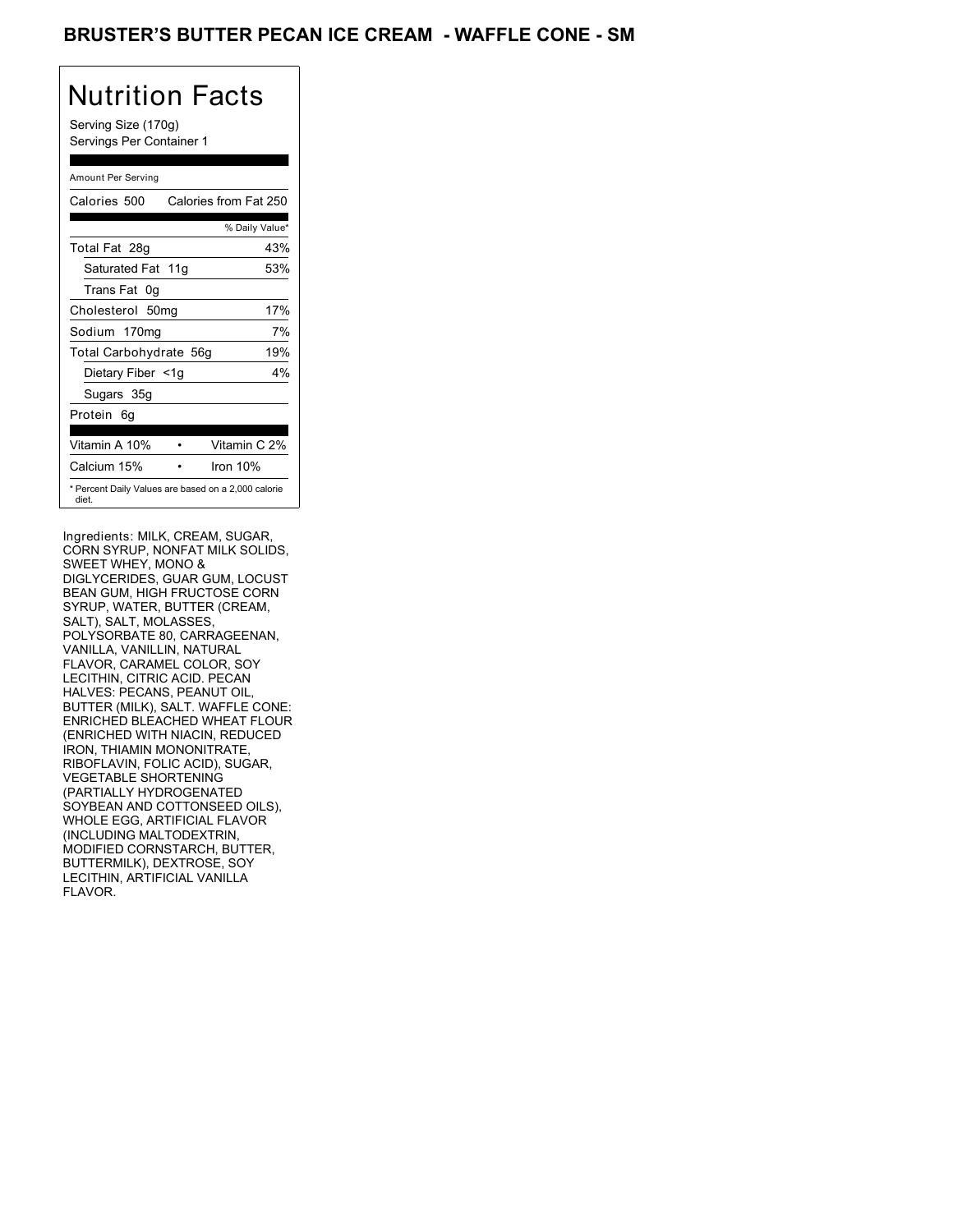## BRUSTER'S BUTTER PECAN ICE CREAM - WAFFLE CONE - REG

# Nutrition Facts

Serving Size (240g) Servings Per Container 1

#### Amount Per Serving

| Calories 680           | Calories from Fat 360                               |
|------------------------|-----------------------------------------------------|
|                        | % Daily Value*                                      |
| Total Fat 40g          | 61%                                                 |
| Saturated Fat 15g      | 77%                                                 |
| Trans Fat 0q           |                                                     |
| Cholesterol 75mg       | 25%                                                 |
| Sodium 250mg           | 11%                                                 |
| Total Carbohydrate 72g | 24%                                                 |
| Dietary Fiber 1g       | 6%                                                  |
| Sugars 47g             |                                                     |
| Protein 9q             |                                                     |
| Vitamin A 15%          | Vitamin C 4%                                        |
| Calcium 20%            | Iron $15%$                                          |
| diet.                  | * Percent Daily Values are based on a 2,000 calorie |

Ingredients: MILK, CREAM, SUGAR, CORN SYRUP, NONFAT MILK SOLIDS, SWEET WHEY, MONO & DIGLYCERIDES, GUAR GUM, LOCUST BEAN GUM, HIGH FRUCTOSE CORN SYRUP, WATER, BUTTER (CREAM, SALT), SALT, MOLASSES, POLYSORBATE 80, CARRAGEENAN, VANILLA, VANILLIN, NATURAL FLAVOR, CARAMEL COLOR, SOY LECITHIN, CITRIC ACID. PECAN HALVES: PECANS, PEANUT OIL, BUTTER (MILK), SALT. WAFFLE CONE: ENRICHED BLEACHED WHEAT FLOUR (ENRICHED WITH NIACIN, REDUCED IRON, THIAMIN MONONITRATE, RIBOFLAVIN, FOLIC ACID), SUGAR, VEGETABLE SHORTENING (PARTIALLY HYDROGENATED SOYBEAN AND COTTONSEED OILS), WHOLE EGG, ARTIFICIAL FLAVOR (INCLUDING MALTODEXTRIN, MODIFIED CORNSTARCH, BUTTER, BUTTERMILK), DEXTROSE, SOY LECITHIN, ARTIFICIAL VANILLA FLAVOR.